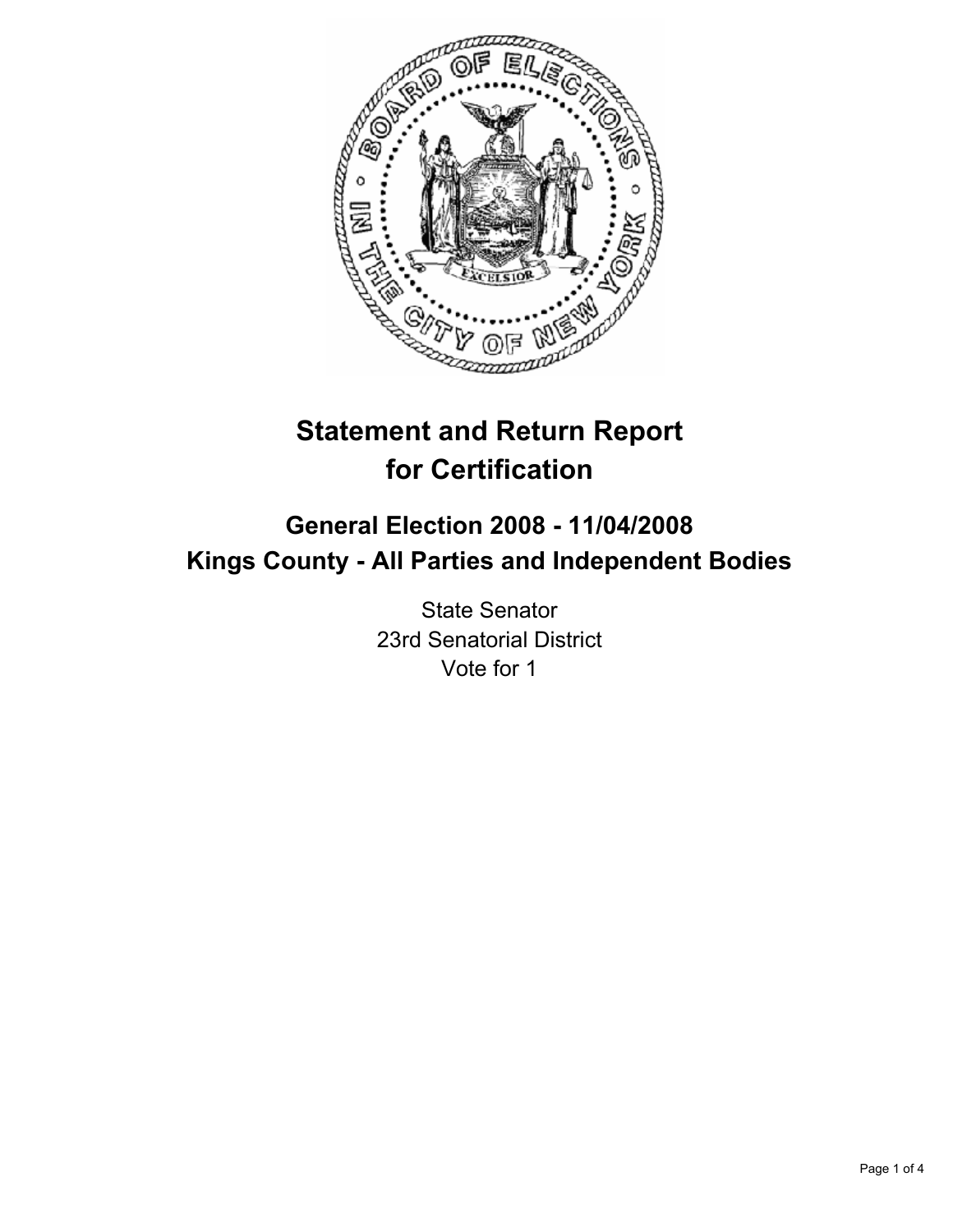

## **Assembly District 46**

| PUBLIC COUNTER                    | 9,919  |
|-----------------------------------|--------|
| <b>EMERGENCY</b>                  | 26     |
| ABSENTEE/MILITARY                 | 370    |
| AFFIDAVIT                         | 592    |
| <b>Total Ballots</b>              | 10,936 |
| DIANE J SAVINO (DEMOCRATIC)       | 6,402  |
| RICHARD THOMAS (REPUBLICAN)       | 849    |
| RICHARD THOMAS (INDEPENDENCE)     | 67     |
| DIANE J SAVINO (WORKING FAMILIES) | 184    |
| <b>Total Votes</b>                | 7,502  |
| Unrecorded                        | 3.434  |

#### **Assembly District 47**

| <b>PUBLIC COUNTER</b>             | 5,583 |  |
|-----------------------------------|-------|--|
| <b>EMERGENCY</b>                  | 56    |  |
| ABSENTEE/MILITARY                 | 193   |  |
| AFFIDAVIT                         | 208   |  |
| <b>Total Ballots</b>              | 6,064 |  |
| DIANE J SAVINO (DEMOCRATIC)       | 2,762 |  |
| RICHARD THOMAS (REPUBLICAN)       | 1,297 |  |
| RICHARD THOMAS (INDEPENDENCE)     | 39    |  |
| DIANE J SAVINO (WORKING FAMILIES) | 120   |  |
| <b>Total Votes</b>                | 4,218 |  |
| Unrecorded                        | 1.846 |  |

#### **Assembly District 48**

| <b>PUBLIC COUNTER</b>             | 5,865 |
|-----------------------------------|-------|
| <b>EMERGENCY</b>                  |       |
| ABSENTEE/MILITARY                 | 113   |
| AFFIDAVIT                         | 173   |
| <b>Total Ballots</b>              | 6,265 |
| DIANE J SAVINO (DEMOCRATIC)       | 2,162 |
| RICHARD THOMAS (REPUBLICAN)       | 1,470 |
| RICHARD THOMAS (INDEPENDENCE)     | 41    |
| DIANE J SAVINO (WORKING FAMILIES) | 122   |
| <b>Total Votes</b>                | 3,795 |
| Unrecorded                        | 2.470 |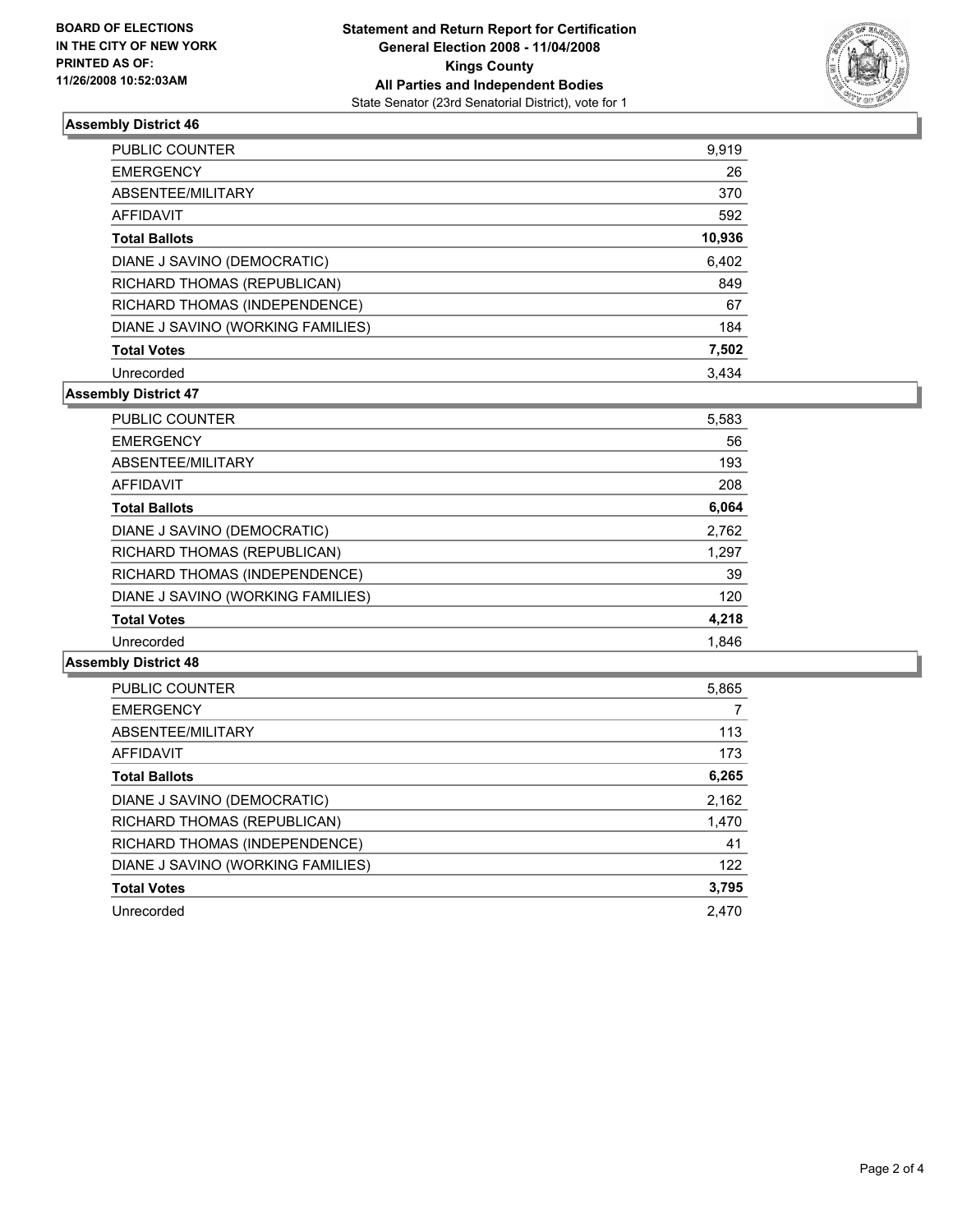

## **Assembly District 49**

| <b>PUBLIC COUNTER</b>             | 4,051 |
|-----------------------------------|-------|
| <b>EMERGENCY</b>                  | 74    |
| ABSENTEE/MILITARY                 | 87    |
| <b>AFFIDAVIT</b>                  | 149   |
| <b>Total Ballots</b>              | 4,395 |
| DIANE J SAVINO (DEMOCRATIC)       | 1,715 |
| RICHARD THOMAS (REPUBLICAN)       | 1,061 |
| RICHARD THOMAS (INDEPENDENCE)     | 31    |
| DIANE J SAVINO (WORKING FAMILIES) | 93    |
| <b>Total Votes</b>                | 2,900 |
| Unrecorded                        | 1.495 |

#### **Assembly District 51**

| PUBLIC COUNTER                    | 7,330 |
|-----------------------------------|-------|
| <b>EMERGENCY</b>                  | 199   |
| ABSENTEE/MILITARY                 | 146   |
| AFFIDAVIT                         | 301   |
| <b>Total Ballots</b>              | 8,005 |
| DIANE J SAVINO (DEMOCRATIC)       | 4,217 |
| RICHARD THOMAS (REPUBLICAN)       | 793   |
| RICHARD THOMAS (INDEPENDENCE)     | 52    |
| DIANE J SAVINO (WORKING FAMILIES) | 229   |
| <b>Total Votes</b>                | 5,291 |
| Unrecorded                        | 2.714 |

#### **Assembly District 60**

| <b>PUBLIC COUNTER</b>             | 709 |
|-----------------------------------|-----|
| <b>EMERGENCY</b>                  | 0   |
| ABSENTEE/MILITARY                 | 17  |
| AFFIDAVIT                         | 15  |
| <b>Total Ballots</b>              | 743 |
| DIANE J SAVINO (DEMOCRATIC)       | 371 |
| RICHARD THOMAS (REPUBLICAN)       | 134 |
| RICHARD THOMAS (INDEPENDENCE)     | 8   |
| DIANE J SAVINO (WORKING FAMILIES) | 13  |
| <b>Total Votes</b>                | 526 |
| Unrecorded                        | 217 |